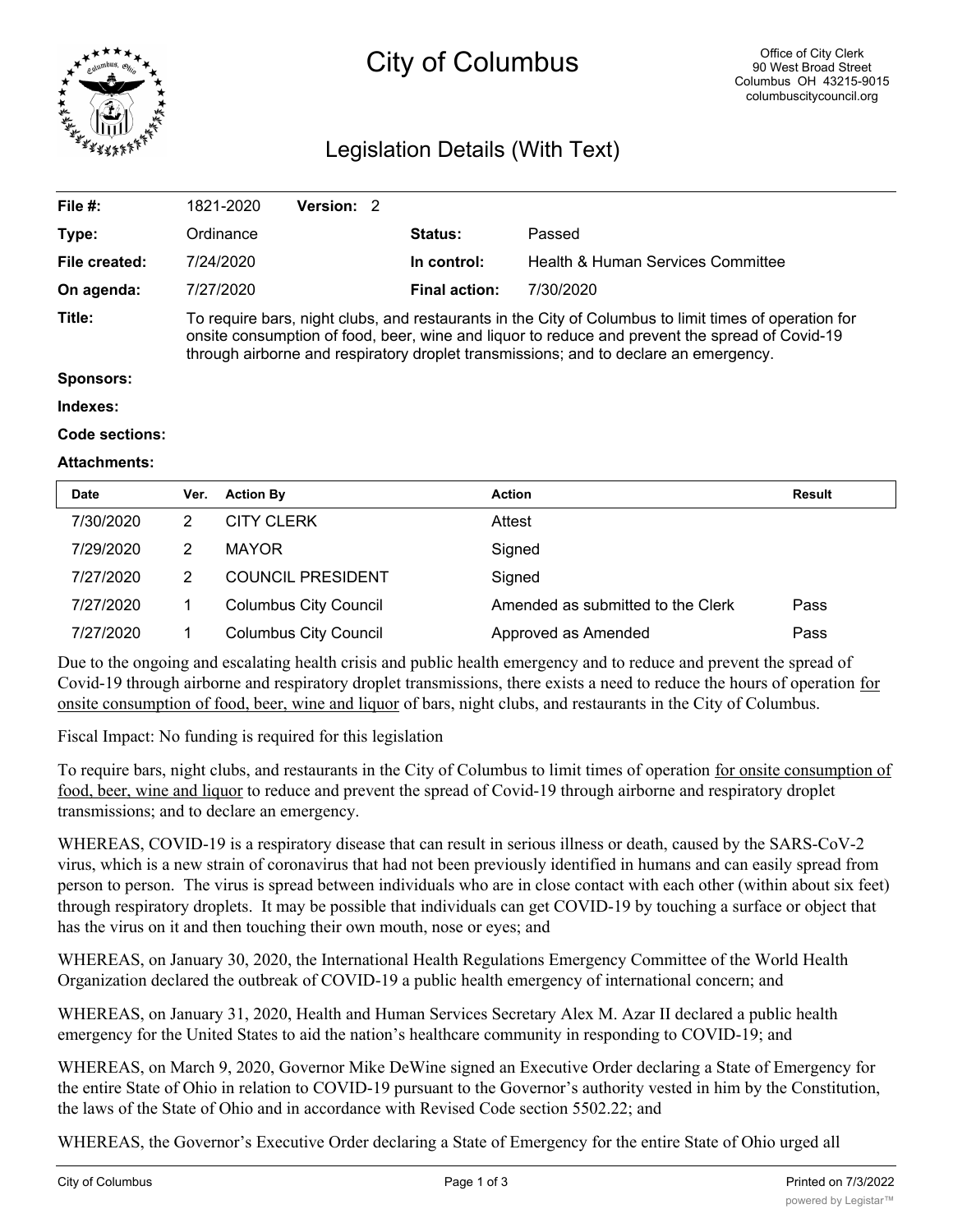## **File #:** 1821-2020, **Version:** 2

citizens to heed to the advice of the Department of Health and other emergency officials regarding COVID-19 in order to protect their health and safety; and

WHEREAS, on March 12, 2020, Former Ohio Department of Health Director Amy Acton signed an order prohibiting mass gatherings in the state of Ohio; and

WHEREAS, on March 13, 2020, President Donald J. Trump declared a National Emergency, invoking the Stafford Act and allowing the Federal Emergency Management Agency to coordinate disaster response and aid state and local governments in addressing the COVID-19 pandemic; and

WHEREAS, on March 13, 2020, the Columbus Board of Health declared a Public Health Emergency due to this imminent threat of an acutely hazardous disease, posing a high probability of widespread exposure to an infectious agent that poses a significant risk of substantial harm to a large number of people, including a large number of serious or longterm disabilities or a large number of deaths; and

WHEREAS, the CDC reports that people are most contagious when they are most symptomatic (the sickest); however, some spread might be possible before people show symptoms; and

WHEREAS, on March 18, 2020, the Mayor, through Executive Order 2020-01, declared a State of Emergency in Columbus based on the COVID-19 pandemic; and

WHEREAS, on March 22, 2020, under direction of Ohio Governor Mike DeWine, Former Ohio Department of Health Director Amy Acton, M.D. issued an order requiring all Ohioans to stay in their homes to prevent the further spread of COVID-19 until April 6, 2020 and the order was extended until May 1, 2020 and was amended on April 30, May 20 and May 22, 2020 to allow businesses to open with the requirement that face coverings be worn by all employees except in certain circumstances; and

WHEREAS, in the City of Columbus and across Franklin County there is a current and ongoing threat of an acutely hazardous disease, illness, or health condition; specifically, COVID-19, that is believed to be caused by the appearance of a novel infectious agent and Franklin County, where Columbus is located, has been designated by the state Public Health Advisory System Risk Levels as Level 3, characterized by very high exposure and spread with a recommendation to limit activities as much as possible and to follow all current health orders; and

WHEREAS, on July 6, 2020, due to a Level 3 risk designation in Franklin County, characterized by very high exposure to and community spread of COVID-19, Columbus City Council passed Ordinance 1643-2020 requiring a face covering in public spaces in the City of Columbus; and

WHEREAS, on July 9, 2020, the World Health Organization (WHO) released new guidance indicating that COVID-19 may spread through airborne transmission, particularly in crowded indoor settings and/or those with poor ventilation, including restaurants; and

WHEREAS, on July 22, 2020, Governor DeWine announced a state-wide face covering mandate in response to the continuing spread of COVID-19; and

WHEREAS, a reduction of times of operation for onsite consumption of food, beer, wine and liquor for bars, nightclubs, and restaurants can limit exposure to and decrease the spread of COVID-19 through airborne and respiratory droplet transmission, especially because exemptions exist allowing patrons at these types of establishments to forgo face coverings for extended periods of time while seated at bars and tables and eating and drinking; and

WHEREAS, the 20-29 years of age demographic is presently the age group with the most confirmed and probable COVID-19 cases in Columbus, with many health order violations occurring in late night settings where many individuals in this age group tend to congregate; and

WHEREAS, after weighing the available information about the COVID-19 virus, consulting with Columbus Public Health, and considering the guidance from Orders issued by the Ohio Department of Health and Governor DeWine, Council concludes that the safety of the citizens of Columbus is best protected by implementing onsite consumption of